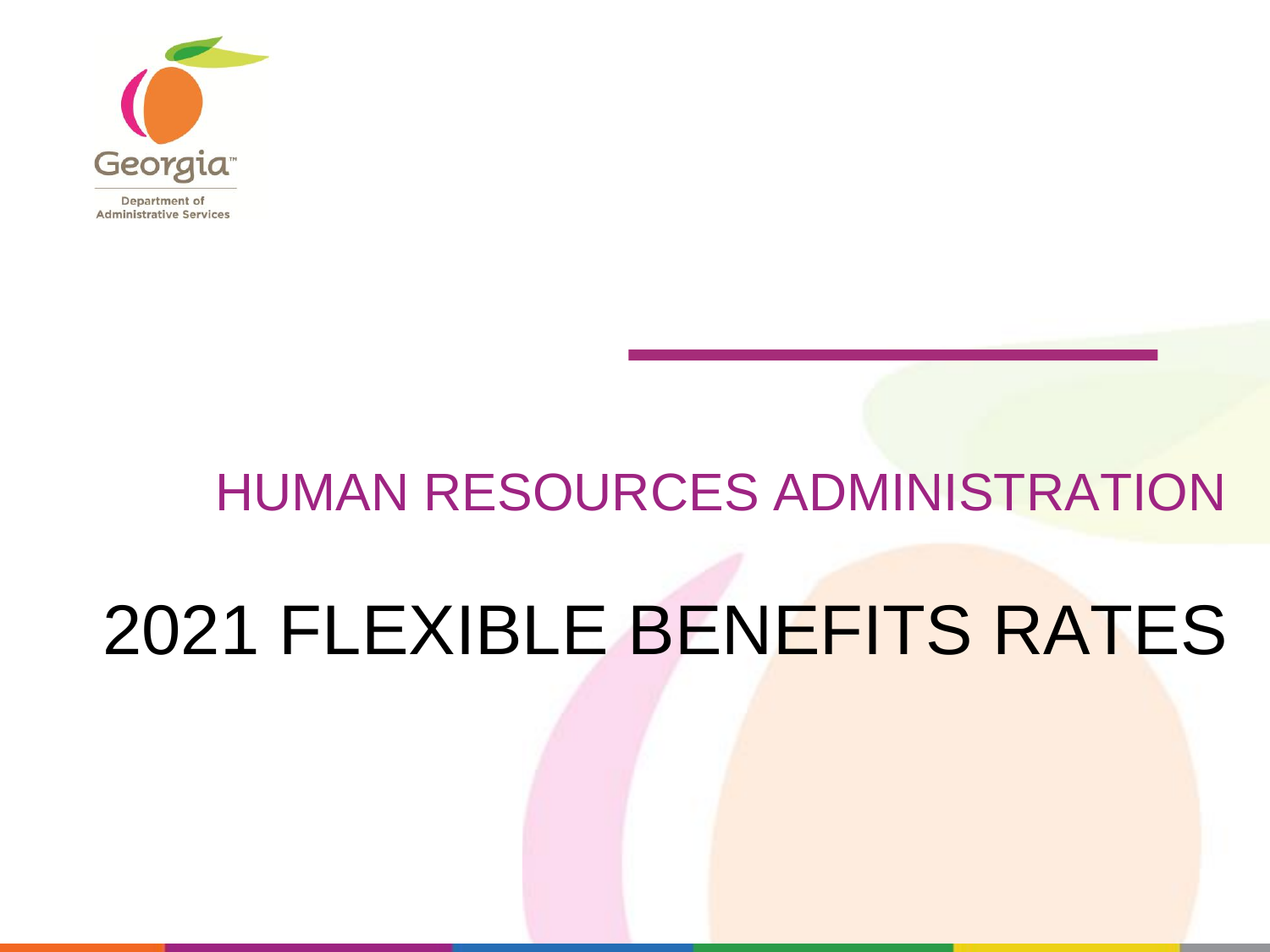| <b>Life Coverage</b><br><b>MetLife</b> | <b>Employee Life</b><br><b>Coverage Selections</b><br>1,2,3,4,5,6,7,8,9, 10x<br><b>Benefit Salary</b> | <b>Spousal Life</b><br><b>Coverage Selections</b><br>\$6,000, \$12,000, \$30,000,<br>\$60,000, \$100,000, \$150,000,<br>\$200,000, \$250,000 | <b>Accidental Death</b><br><b>Coverage Selections</b><br>1,2,3,4,5,6,7,8,9, 10x<br><b>Benefit Salary</b> |
|----------------------------------------|-------------------------------------------------------------------------------------------------------|----------------------------------------------------------------------------------------------------------------------------------------------|----------------------------------------------------------------------------------------------------------|
| <b>Employee Age</b>                    | (rate per thousand)                                                                                   | (rate per thousand)                                                                                                                          | (rate per thousand)                                                                                      |
| $0 - 29$                               | 0.04                                                                                                  | 0.04                                                                                                                                         | 0.020                                                                                                    |
| 30-34                                  | 0.05                                                                                                  | 0.05                                                                                                                                         | 0.020                                                                                                    |
| 35-39                                  | 0.07                                                                                                  | 0.06                                                                                                                                         | 0.020                                                                                                    |
| 40-44                                  | 0.09                                                                                                  | 0.08                                                                                                                                         | 0.020                                                                                                    |
| 45-49                                  | 0.13                                                                                                  | 0.11                                                                                                                                         | 0.020                                                                                                    |
| 50-54                                  | 0.20                                                                                                  | 0.18                                                                                                                                         | 0.020                                                                                                    |
| 55-59                                  | 0.32                                                                                                  | 0.29                                                                                                                                         | 0.020                                                                                                    |
| 60-64                                  | 0.44                                                                                                  | 0.44                                                                                                                                         | 0.020                                                                                                    |
| 65-69                                  | 0.84                                                                                                  | 0.84                                                                                                                                         | 0.020                                                                                                    |
| 70 or over                             | 1.36                                                                                                  | 1.36                                                                                                                                         | 0.020                                                                                                    |

- **Spouse Life rates are based on spouse's age**
- An administrative fee will be added to the premium
- Computations are based on rate per thousand.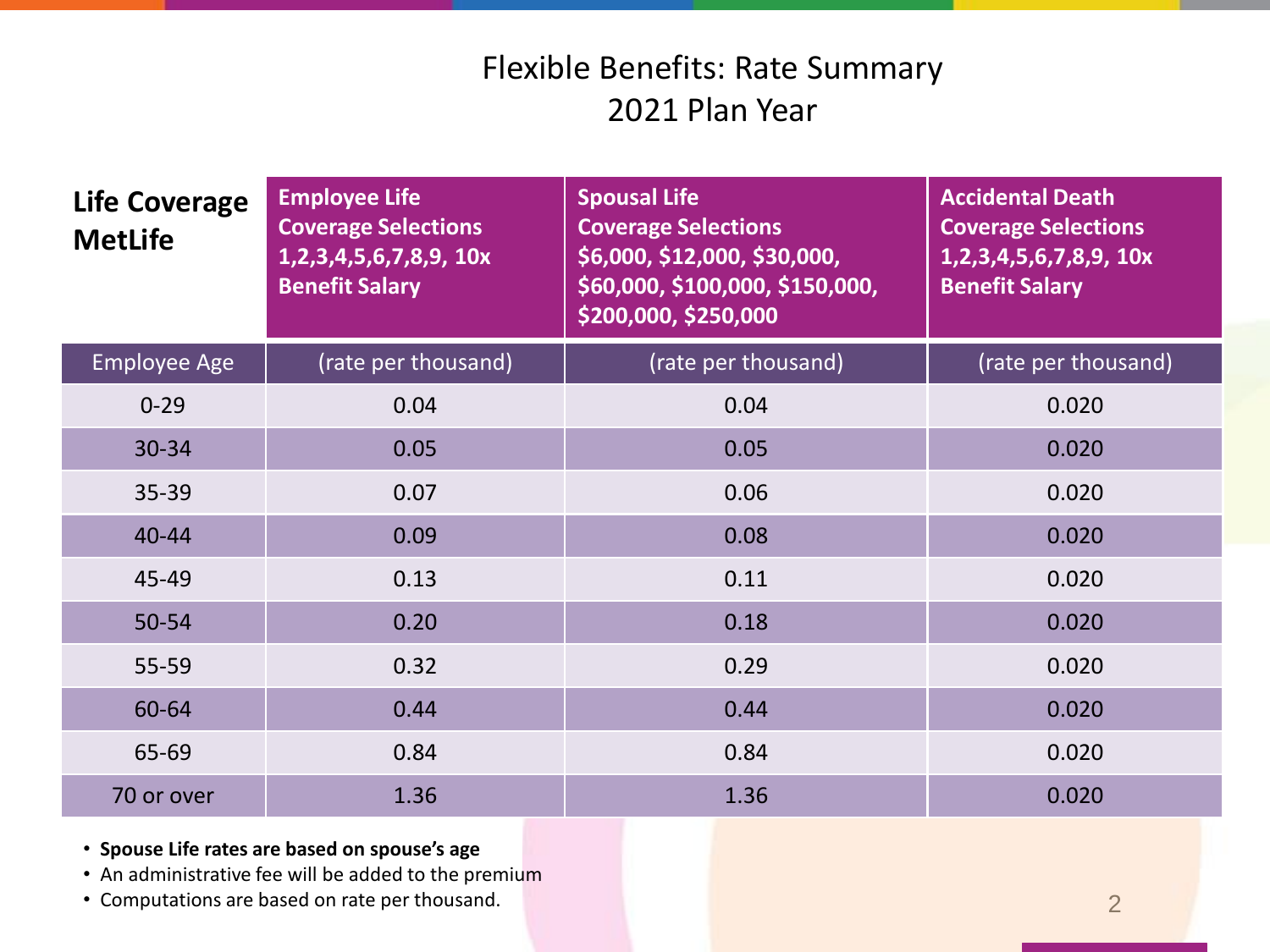#### **Life Coverage (continued)**

| Child Life | <b>Child Life</b> | <b>Child Life</b> | <b>Child Life</b> | Child Life |
|------------|-------------------|-------------------|-------------------|------------|
| \$3,000    | \$6,000           | \$10,000          | \$15,000          | \$20,000   |
| \$0.92     | \$1.14            | \$1.44            | \$1.81            | \$2.18     |

- Child Life rates based on coverage Level
- Must be enrolled in employee life
- An administrative fee is reflected in the premium

| <b>Dental Plans</b> | <b>Delta Dental: Select Plan</b> | <b>Delta Dental: Select Plus</b><br>Plan | *Cigna: DHMO |
|---------------------|----------------------------------|------------------------------------------|--------------|
| Employee            | \$27.73                          | \$44.48                                  | \$21.74      |
| Employee + Spouse   | \$54.04                          | \$87.10                                  | \$39.59      |
| Employee + Children | \$56.65                          | \$91.36                                  | \$49.09      |
| Family              | \$79.40                          | \$128.22                                 | \$58.55      |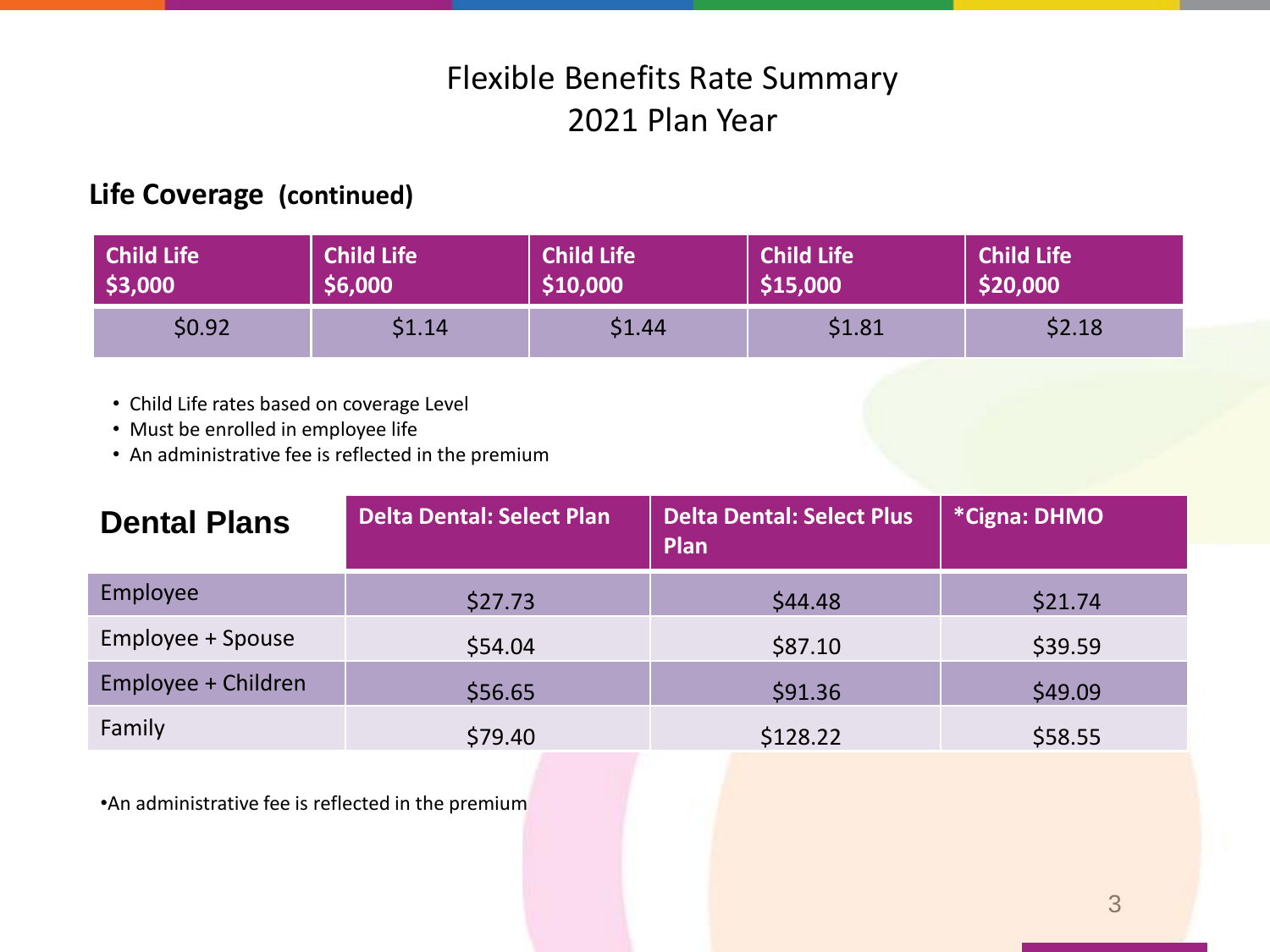| <b>Blue View Vision</b> | <b>Blue Cross Blue Shield of</b><br><b>Georgia Vision Select</b> | <b>Blue Cross Blue Shield of Georgia</b><br><b>Vision Select Plus</b> |
|-------------------------|------------------------------------------------------------------|-----------------------------------------------------------------------|
| Employee                | \$5.61                                                           | \$9.69                                                                |
| Employee + Spouse       | \$11.94                                                          | \$21.29                                                               |
| Employee + Children     | \$12.50                                                          | \$22.28                                                               |
| Family                  | \$16.90                                                          | \$30.37                                                               |

• An administrative fee is reflected in the premium

| Legal Plan | <b>MetLife Legal Plans</b><br><b>Select</b> | <b>MetLife Legal Plans</b><br><b>Select Plus</b> | <b>MetLife Legal Plans</b><br><b>Select Premium</b> |  |  |  |
|------------|---------------------------------------------|--------------------------------------------------|-----------------------------------------------------|--|--|--|
| Employee   | \$5.97                                      | \$7.65                                           | 8.75                                                |  |  |  |
| Family     | \$7.46                                      | \$9.80                                           | 10.90                                               |  |  |  |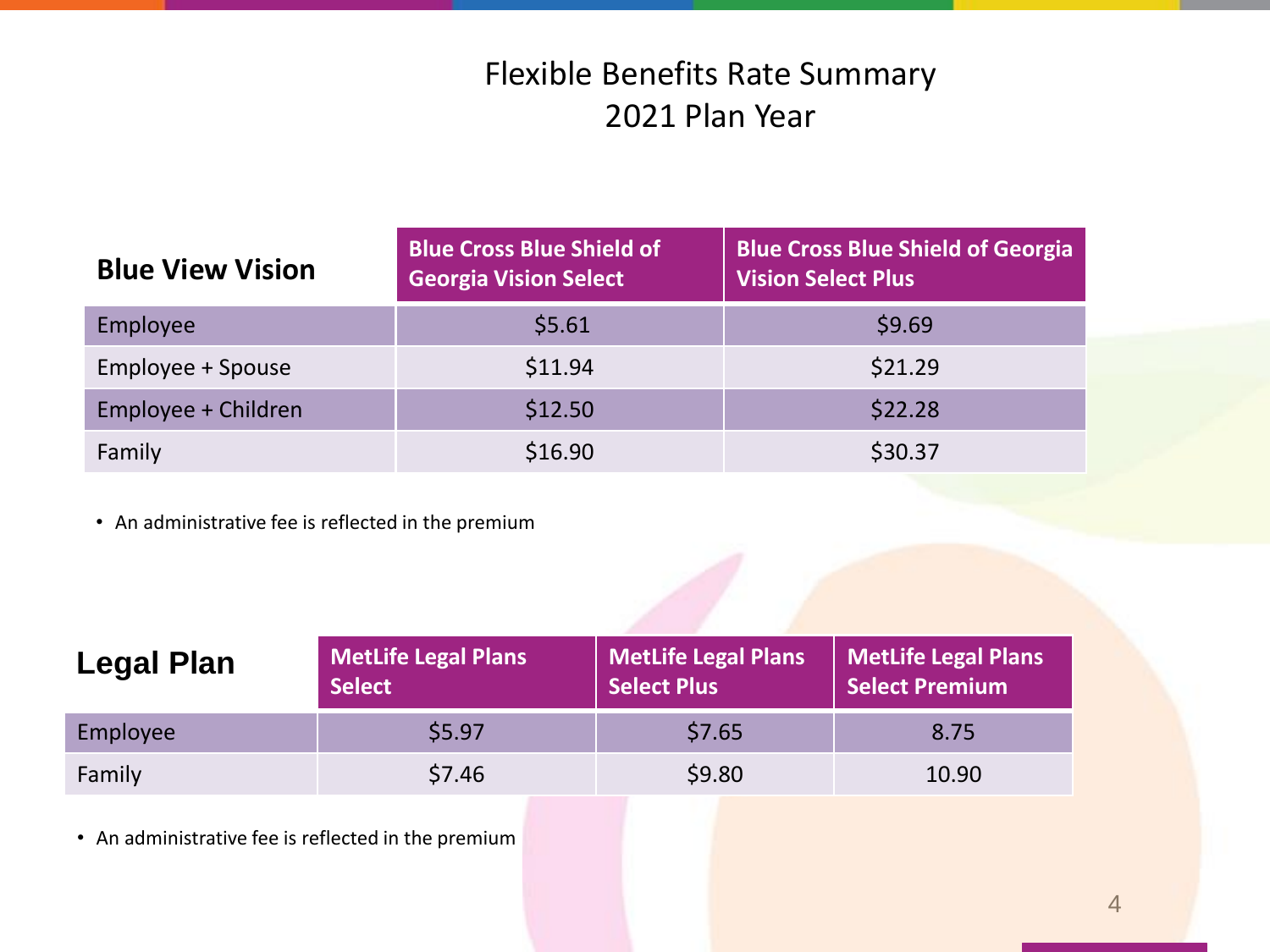| <b>The Standard</b><br><b>Disability Plans</b> | <b>Short Term Disability</b> |                 | <b>Long Term Disability without</b><br><b>Retirement Disability</b> |                                            | Long Term Disability with<br><b>Retirement Disability</b> |                                            |
|------------------------------------------------|------------------------------|-----------------|---------------------------------------------------------------------|--------------------------------------------|-----------------------------------------------------------|--------------------------------------------|
| <b>Employee Age</b><br>Group                   | Seven Day<br>Plan            | Thirty Day Plan | <b>Under Social</b><br>Security                                     | <b>Not Under</b><br><b>Social Security</b> | <b>Under Social</b><br>Security                           | <b>Not Under</b><br><b>Social Security</b> |
| $0 - 29$                                       | 0.466                        | 0.247           | 0.151                                                               | 0.160                                      | 0.128                                                     | 0.138                                      |
| 30-34                                          | 0.447                        | 0.242           | 0.215                                                               | 0.243                                      | 0.128                                                     | 0.138                                      |
| 35-39                                          | 0.466                        | 0.247           | 0.270                                                               | 0.302                                      | 0.128                                                     | 0.138                                      |
| $40 - 44$                                      | 0.508                        | 0.276           | 0.311                                                               | 0.339                                      | 0.128                                                     | 0.138                                      |
| 45-49                                          | 0.561                        | 0.304           | 0.536                                                               | 0.596                                      | 0.128                                                     | 0.138                                      |
| 50-54                                          | 0.608                        | 0.333           | 0.715                                                               | 0.798                                      | 0.261                                                     | 0.293                                      |
| 55-59                                          | 0.713                        | 0.385           | 0.934                                                               | 1.026                                      | 0.467                                                     | 0.518                                      |
| 60-64                                          | 0.803                        | 0.437           | 1.100                                                               | 1.205                                      | 0.564                                                     | 0.623                                      |
| 65-69                                          | 0.979                        | 0.532           | 1.466                                                               | 1.613                                      | 0.921                                                     | 1.017                                      |
| 70 or over                                     | 1.511                        | 0.812           | 1.466                                                               | 1.613                                      | 0.921                                                     | 1.017                                      |

• An administrative fee will be added to the premium

• Computations are based on rate per thousand 5 and 5 and 5 and 5 and 5 and 5 and 5 and 5 and 5 and 5 and 5 and 5 and 5 and 5 and 5 and 5 and 5 and 5 and 5 and 5 and 5 and 5 and 5 and 5 and 5 and 5 and 5 and 5 and 5 and 5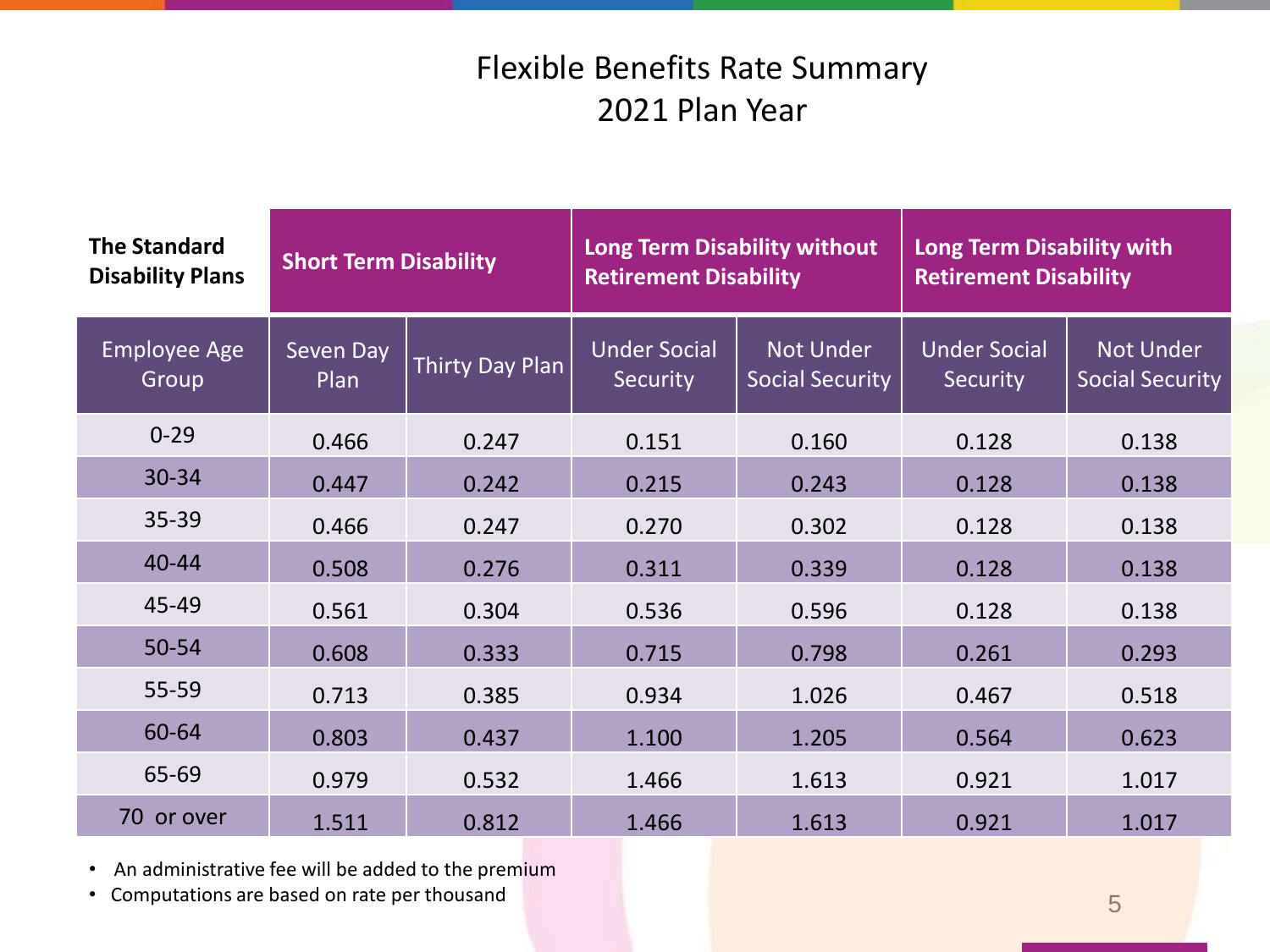## **Employee Critical Illness Select Plan**

| <b>AFLAC</b>         | \$5,000<br>Coverage<br><b>Level</b> | \$10,000<br><b>Coverage</b><br><b>Level</b> | \$20,000<br><b>Coverage</b><br><b>Level</b> | \$30,000<br><b>Coverage</b><br><b>Level</b> | \$40,000<br><b>Coverage</b><br><b>Level</b> | \$50,000<br>Coverage<br><b>Level</b> |
|----------------------|-------------------------------------|---------------------------------------------|---------------------------------------------|---------------------------------------------|---------------------------------------------|--------------------------------------|
| Age<br><b>Groups</b> |                                     |                                             |                                             |                                             |                                             |                                      |
| 18-29                | \$4.11                              | \$6.00                                      | \$9.78                                      | \$13.56                                     | \$17.34                                     | \$21.12                              |
| $30 - 39$            | \$5.73                              | \$9.24                                      | \$16.26                                     | \$23.28                                     | \$30.30                                     | \$37.32                              |
| 40-49                | \$10.10                             | \$17.99                                     | \$33.76                                     | \$49.52                                     | \$65.29                                     | \$81.06                              |
| 50-59                | \$15.72                             | \$29.22                                     | \$56.22                                     | \$83.22                                     | \$110.22                                    | \$137.22                             |
| $60 +$               | \$23.98                             | \$45.74                                     | \$89.27                                     | \$132.79                                    | \$176.32                                    | \$219.84                             |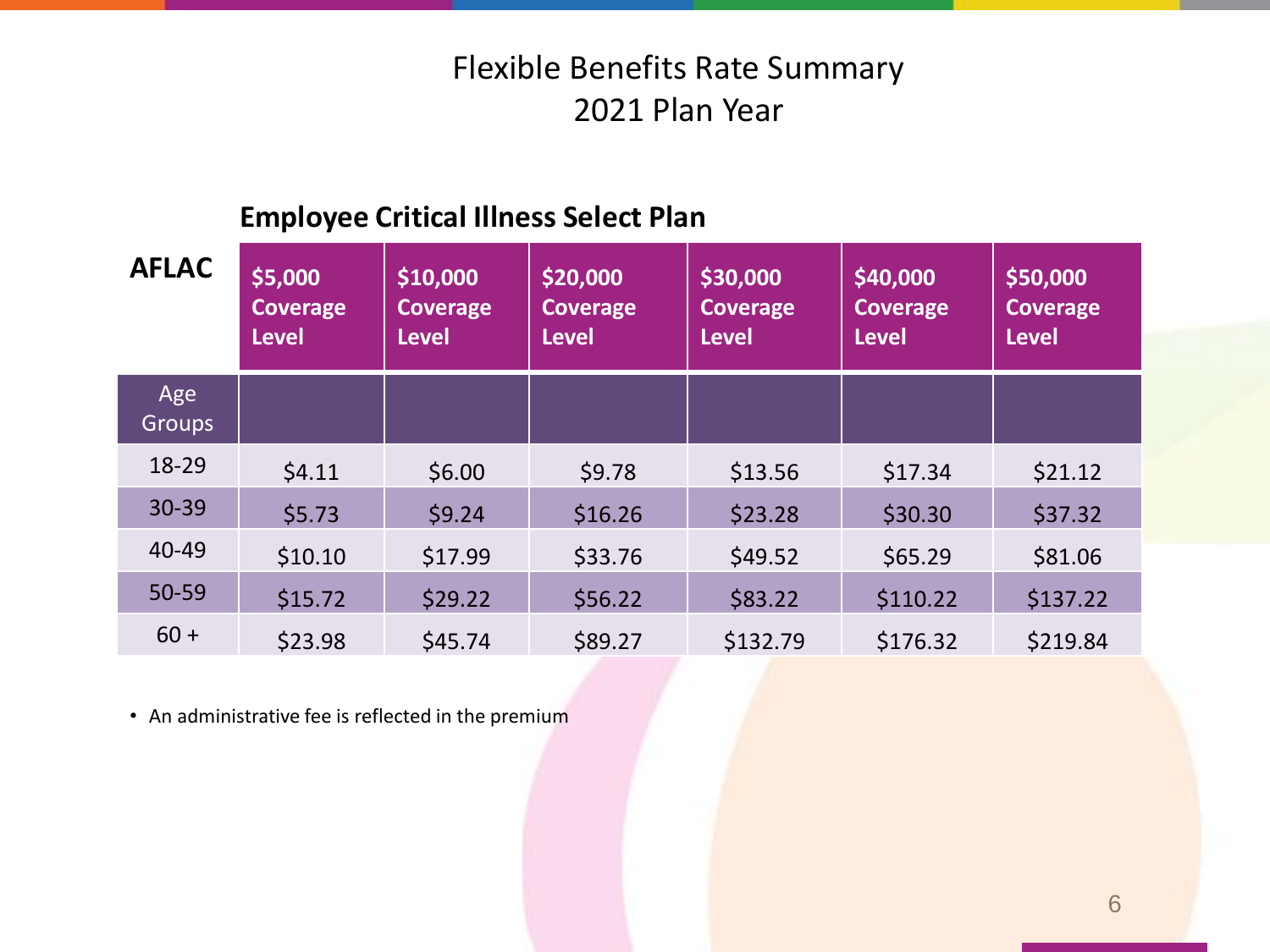#### **Spouse Critical Illness Select Plan**

| <b>AFLAC</b>         | \$5,000<br>Coverage<br><b>Level</b> | \$10,000<br><b>Coverage</b><br><b>Level</b> | \$20,000<br><b>Coverage</b><br><b>Level</b> | \$30,000<br><b>Coverage</b><br><b>Level</b> | \$40,000<br><b>Coverage</b><br><b>Level</b> | \$50,000<br>Coverage<br><b>Level</b> |
|----------------------|-------------------------------------|---------------------------------------------|---------------------------------------------|---------------------------------------------|---------------------------------------------|--------------------------------------|
| Age<br><b>Groups</b> |                                     |                                             |                                             |                                             |                                             |                                      |
| 18-29                | \$4.11                              | \$6.00                                      | \$9.78                                      | \$13.56                                     | \$17.34                                     | \$21.12                              |
| 30-39                | \$5.73                              | \$9.24                                      | \$16.26                                     | \$23.28                                     | \$30.30                                     | \$37.32                              |
| 40-49                | \$10.10                             | \$17.99                                     | \$33.76                                     | \$49.52                                     | \$65.29                                     | \$81.06                              |
| 50-59                | \$15.72                             | \$29.22                                     | \$56.22                                     | \$83.22                                     | \$110.22                                    | \$137.22                             |
| $60 +$               | \$23.98                             | \$45.74                                     | \$89.27                                     | \$132.79                                    | \$176.32                                    | \$219.84                             |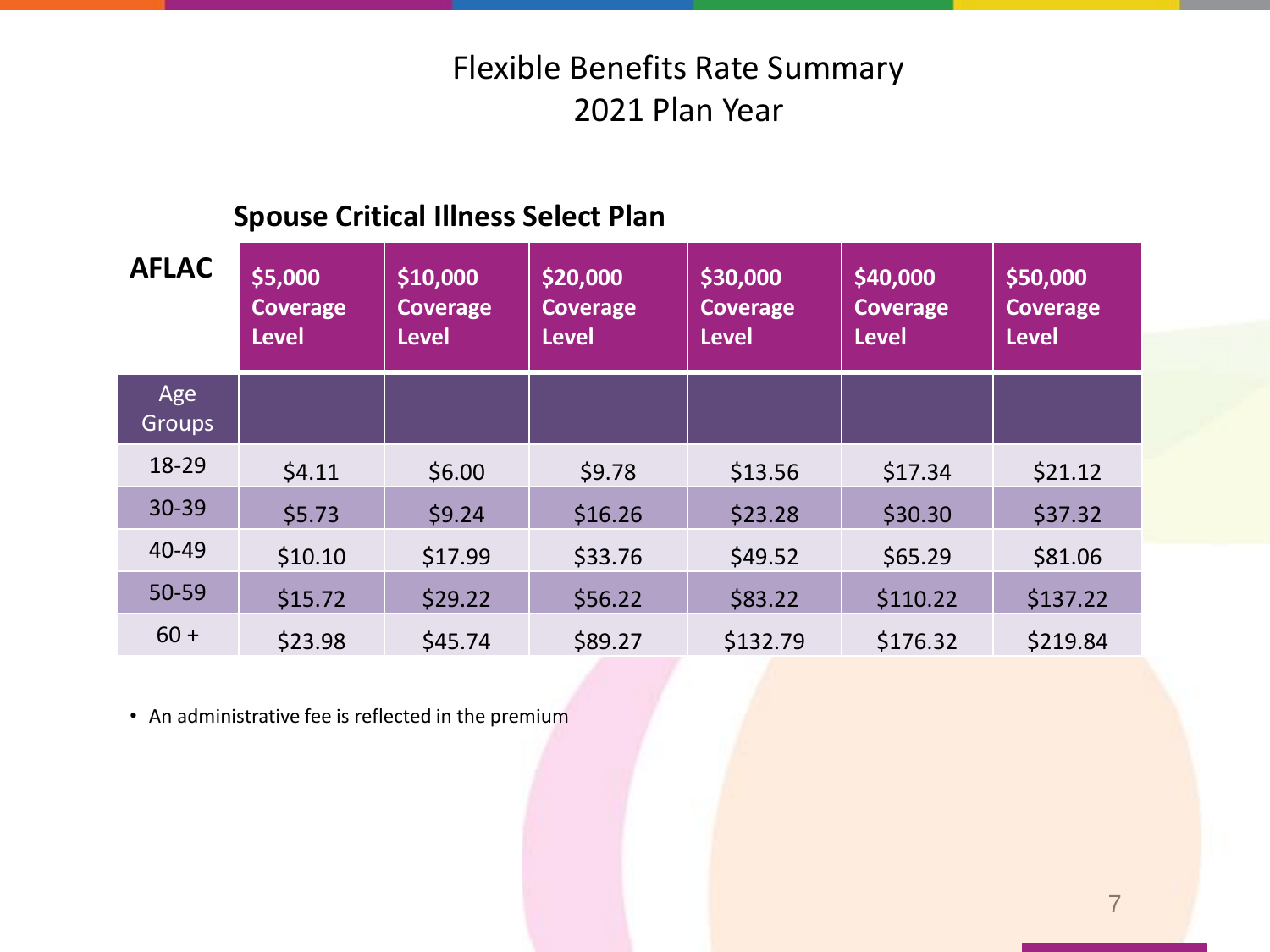## **Employee Critical Illness Select Plus Plan**

| <b>AFLAC</b>         | \$5,000<br>Coverage<br><b>Level</b> | \$10,000<br><b>Coverage</b><br><b>Level</b> | \$20,000<br><b>Coverage</b><br><b>Level</b> | \$30,000<br><b>Coverage</b><br><b>Level</b> | \$40,000<br><b>Coverage</b><br><b>Level</b> | \$50,000<br><b>Coverage</b><br><b>Level</b> |
|----------------------|-------------------------------------|---------------------------------------------|---------------------------------------------|---------------------------------------------|---------------------------------------------|---------------------------------------------|
| Age<br><b>Groups</b> |                                     |                                             |                                             |                                             |                                             |                                             |
| 18-29                | \$13.95                             | \$15.84                                     | \$19.62                                     | \$23.40                                     | \$27.18                                     | \$30.96                                     |
| 30-39                | \$15.57                             | \$19.08                                     | \$26.10                                     | \$33.12                                     | \$40.14                                     | \$47.16                                     |
| 40-49                | \$19.94                             | \$27.83                                     | \$43.60                                     | \$59.36                                     | \$75.13                                     | \$90.90                                     |
| 50-59                | \$25.56                             | \$39.06                                     | \$66.06                                     | \$93.06                                     | \$120.06                                    | \$147.06                                    |
| $60 +$               | \$33.82                             | \$55.58                                     | \$99.11                                     | \$142.63                                    | \$186.16                                    | \$229.68                                    |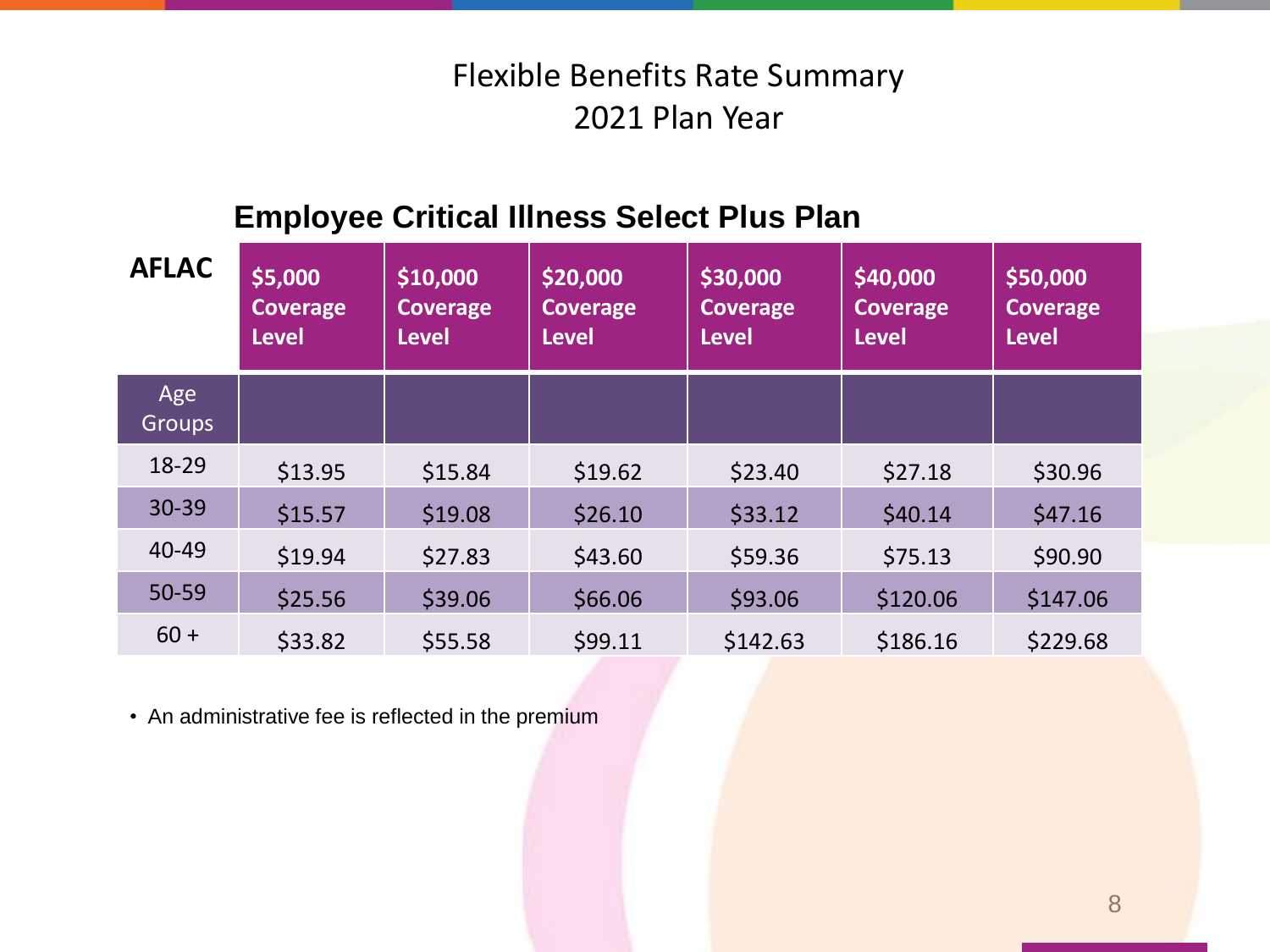## **Spouse Critical Illness Select Plus Plan**

| <b>AFLAC</b>         | \$5,000<br>Coverage<br><b>Level</b> | \$10,000<br><b>Coverage</b><br><b>Level</b> | \$20,000<br><b>Coverage</b><br><b>Level</b> | \$30,000<br><b>Coverage</b><br><b>Level</b> | \$40,000<br><b>Coverage</b><br><b>Level</b> | \$50,000<br><b>Coverage</b><br><b>Level</b> |
|----------------------|-------------------------------------|---------------------------------------------|---------------------------------------------|---------------------------------------------|---------------------------------------------|---------------------------------------------|
| Age<br><b>Groups</b> |                                     |                                             |                                             |                                             |                                             |                                             |
| 18-29                | \$11.21                             | \$13.10                                     | \$16.88                                     | \$20.66                                     | \$24.44                                     | \$28.22                                     |
| 30-39                | \$12.83                             | \$16.34                                     | \$23.36                                     | \$30.38                                     | \$37.40                                     | \$44.42                                     |
| 40-49                | \$17.20                             | \$25.09                                     | \$40.86                                     | \$56.62                                     | \$72.39                                     | \$88.16                                     |
| 50-59                | \$22.82                             | \$36.32                                     | \$63.32                                     | \$90.32                                     | \$117.32                                    | \$144.32                                    |
| $60 +$               | \$31.08                             | \$52.84                                     | \$96.37                                     | \$139.89                                    | \$183.42                                    | \$226.94                                    |